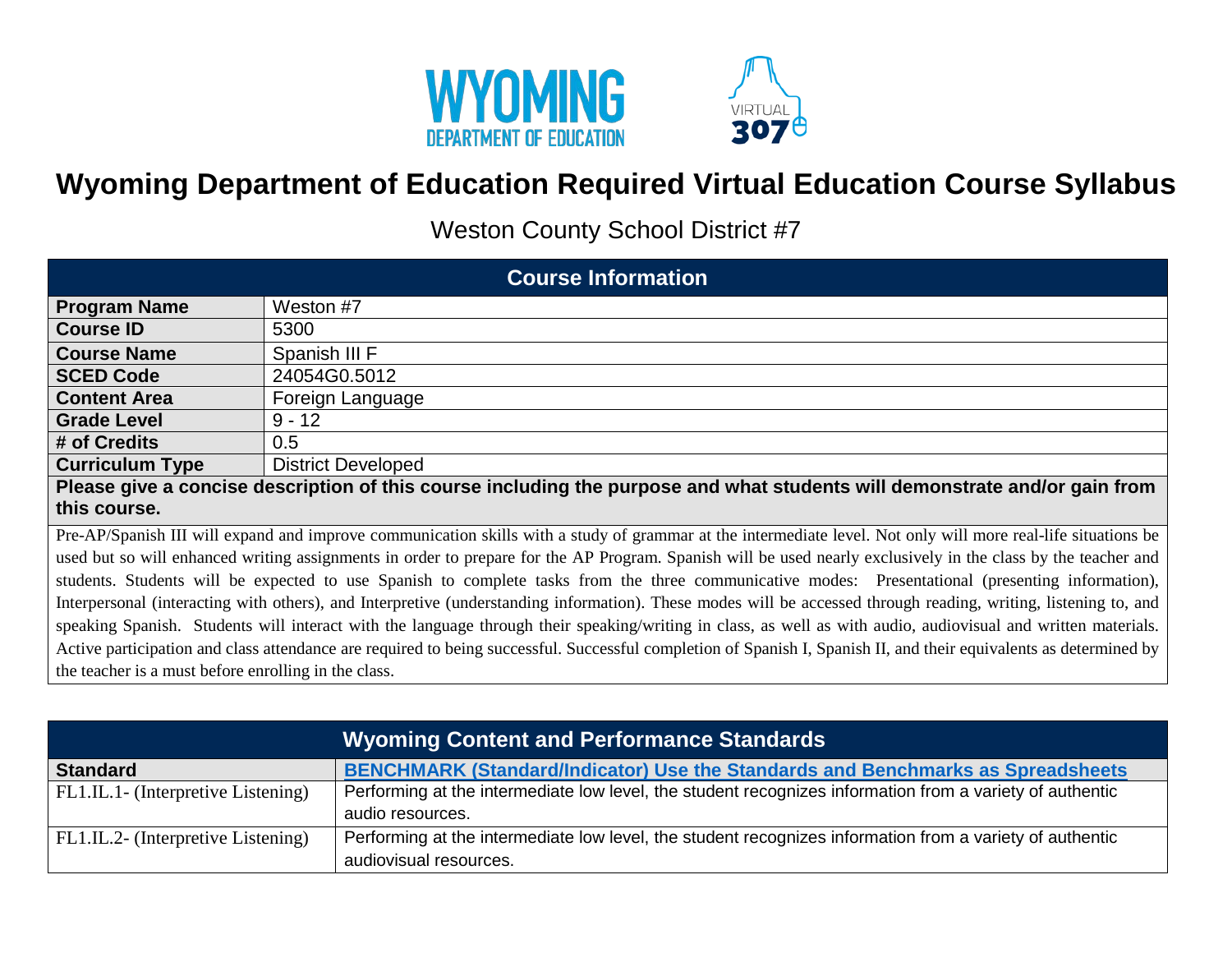



| FL1.IL.3- (Interpretive Reading)    | Performing at the intermediate low level, the student identifies information from a variety of authentic written |
|-------------------------------------|------------------------------------------------------------------------------------------------------------------|
|                                     | and print resources.                                                                                             |
| FL2.IL.2- (Interpersonal Writing)   | Performing at the intermediate low level, the student engages in written interpersonal (2 way)                   |
|                                     | communications.                                                                                                  |
| FL3.IL.2- (Presentational Writing)  | Performing at the intermediate low level, the student plans and produces written presentational                  |
|                                     | communications.                                                                                                  |
| FL2.IL.1- (Interpersonal Speaking)  | Performing at the intermediate low level, the student engages in spoken interpersonal (2)                        |
|                                     | way)communications.                                                                                              |
| FL3.IL.1- (Presentational Speaking) | Performing at the intermediate low level, the student plans, produces, and presents spoken presentational        |
|                                     | communications.                                                                                                  |

| <b>Scope and Sequence</b>                                                                                                                                                                                                                                                                                                                                                               |                                                                                                                                                                                                                                                                                                                                                  |                                                                                                                                                                                                                                                                                                                                                                                                                                                                                                                                                                                                                                                            |  |  |
|-----------------------------------------------------------------------------------------------------------------------------------------------------------------------------------------------------------------------------------------------------------------------------------------------------------------------------------------------------------------------------------------|--------------------------------------------------------------------------------------------------------------------------------------------------------------------------------------------------------------------------------------------------------------------------------------------------------------------------------------------------|------------------------------------------------------------------------------------------------------------------------------------------------------------------------------------------------------------------------------------------------------------------------------------------------------------------------------------------------------------------------------------------------------------------------------------------------------------------------------------------------------------------------------------------------------------------------------------------------------------------------------------------------------------|--|--|
| <b>Unit Outline</b>                                                                                                                                                                                                                                                                                                                                                                     | <b>Standard #</b>                                                                                                                                                                                                                                                                                                                                | <b>Outcomes/Objectives/Student Centered Goals</b>                                                                                                                                                                                                                                                                                                                                                                                                                                                                                                                                                                                                          |  |  |
| Unit 1: Families in Different Societies (6 weeks)<br>Sa 1: gramática<br>Sa 2: gramática<br>Sa 3: enfoque en AP<br>Sa 4: gramática<br>Sa 5: gramática<br>Sa 6: enfoque en AP<br>*Grammar will rotate through the following (not necessarily<br>in this order): basics, gerund, haber, preterite, imperfect,<br>future, subjunctive, other as deemed necessary.<br><b>Unit Assessment</b> | <b>PRIORITY STANDARD/S</b><br><b>Assessed for MASTERY:</b><br>FL1.IL.3 (Interpretive<br>Reading)<br>FL3.IL.2 (Presentational<br>Writing)<br>FL2.IL.1 (Interpersonal<br>Speaking)<br>FL2.IL.2 (Interpersonal<br>Writing)<br>FL3.IL.1 (Presentational<br>Speaking)<br>FL1.IL.2 (Interpretive<br>Listening)<br>FL1.IL.1 (Interpretive<br>Listening) | <b>Priority Questions:</b><br>What constitutes a family in Spanishs-peaking<br>$\bullet$<br>societies? What are some important aspects of<br>family values and family life in Spanish-speaking<br>societies? What challenges do families face in<br>today's world?<br>In-class writing schedule:<br>15 minute-timed writing, will know of the topic in-<br>class; will be AP focused as well as 'random' focused. 1-<br>2 mins to read prompt, 10 mins to write, 1-2 mins to<br>proof read.<br>Journal entries will be posted online and due the<br>following week. These are to be completed outside of<br>class in preparation for the in-class writing. |  |  |
|                                                                                                                                                                                                                                                                                                                                                                                         |                                                                                                                                                                                                                                                                                                                                                  | Quizzes will be based upon the grammar of the                                                                                                                                                                                                                                                                                                                                                                                                                                                                                                                                                                                                              |  |  |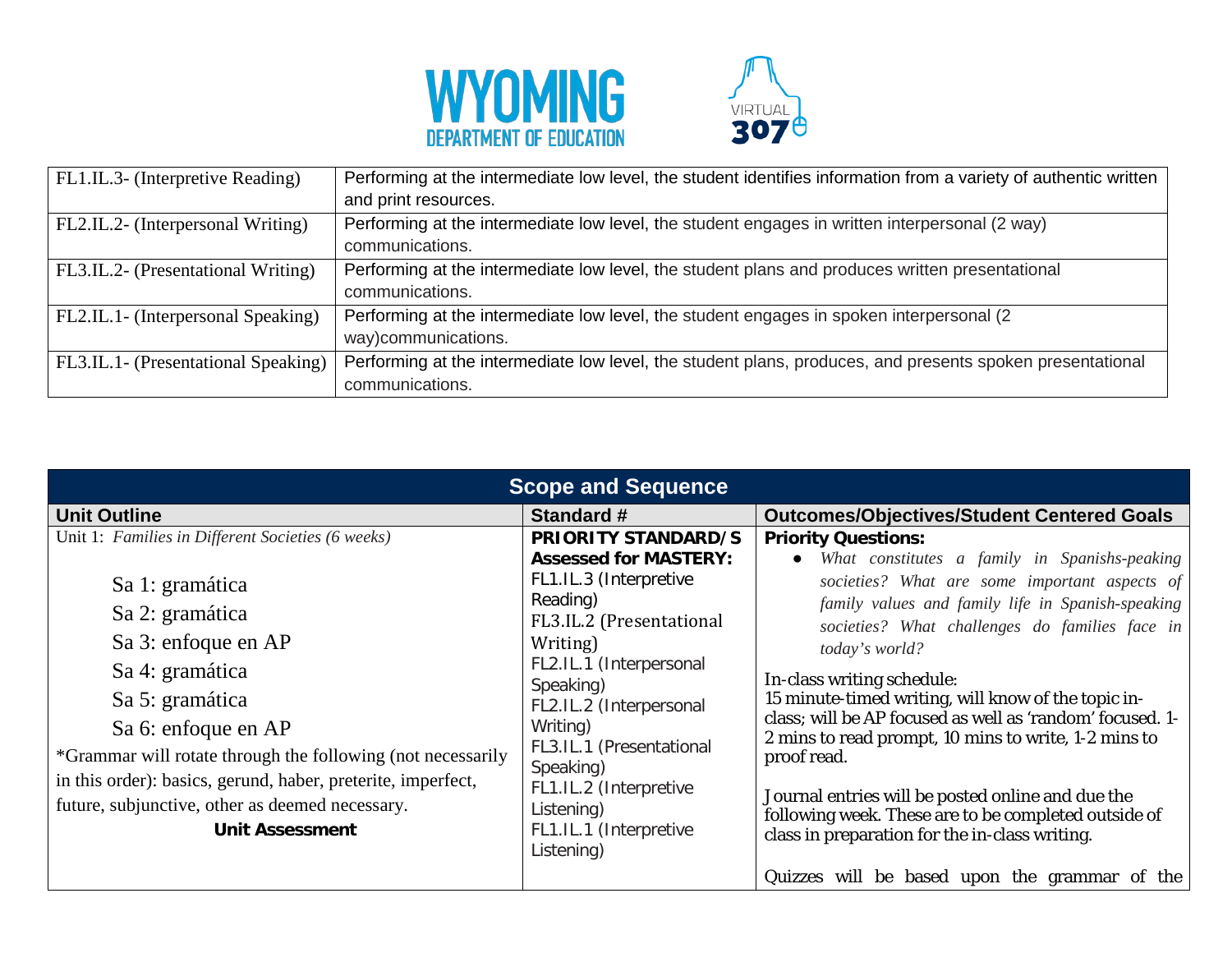



| <b>PRE</b><br>Weekly<br>quizzes<br>(grammar,<br>vocab, etc),<br>weekly<br>journal<br>writings                                                                                                                                                                                                                                                                                                                             | Formative(s)<br>Assigned in class<br>with cumulative<br>project and in-<br>class journals<br>once a month | <b>CRITERIA</b> for<br><b>MASTERY</b><br>See proficiency scale<br>(mastery is a 3.0)                                                                                                                                                                                                                                                             |                                                                                                                                                                                                                                                                                                                                                                                                                                                                                                                                                                                                                                                                          | previous week. AP focus weeks will be centered upon<br>the Unit's Theme with AP-supported materials.<br>Authentica realia and supplementary materials will be<br>used to support students as needed. Main focus is<br>based upon the use of the Spanish language in<br>everyday situations with cultural connections as<br>applicable. |
|---------------------------------------------------------------------------------------------------------------------------------------------------------------------------------------------------------------------------------------------------------------------------------------------------------------------------------------------------------------------------------------------------------------------------|-----------------------------------------------------------------------------------------------------------|--------------------------------------------------------------------------------------------------------------------------------------------------------------------------------------------------------------------------------------------------------------------------------------------------------------------------------------------------|--------------------------------------------------------------------------------------------------------------------------------------------------------------------------------------------------------------------------------------------------------------------------------------------------------------------------------------------------------------------------------------------------------------------------------------------------------------------------------------------------------------------------------------------------------------------------------------------------------------------------------------------------------------------------|----------------------------------------------------------------------------------------------------------------------------------------------------------------------------------------------------------------------------------------------------------------------------------------------------------------------------------------|
|                                                                                                                                                                                                                                                                                                                                                                                                                           |                                                                                                           |                                                                                                                                                                                                                                                                                                                                                  | <b>Scope and Sequence</b>                                                                                                                                                                                                                                                                                                                                                                                                                                                                                                                                                                                                                                                |                                                                                                                                                                                                                                                                                                                                        |
| <b>Unit Outline</b>                                                                                                                                                                                                                                                                                                                                                                                                       |                                                                                                           |                                                                                                                                                                                                                                                                                                                                                  | <b>Standard #</b>                                                                                                                                                                                                                                                                                                                                                                                                                                                                                                                                                                                                                                                        | <b>Outcomes/Objectives/Student Centered Goals</b>                                                                                                                                                                                                                                                                                      |
| The Influence of Language and Culture on Identity<br>Unit 2:<br>$(6 \text{ weeks})$<br>Sa 1: gramática<br>Sa 2: gramática<br>Sa 3: enfoque en AP<br>Sa 4: gramática<br>Sa 5: gramática<br>Sa 6: enfoque en AP<br>*Grammar will rotate through the following (not necessarily<br>in this order): basics, gerund, haber, preterite, imperfect,<br>future, subjunctive, other as deemed necessary.<br><b>Unit Assessment</b> |                                                                                                           | <b>PRIORITY STANDARD/S</b><br><b>Assessed for MASTERY:</b><br>FL1.IL.3 (Interpretive<br>Reading)<br>FL3.IL.2 (Presentational<br>Writing)<br>FL2.IL.1 (Interpersonal<br>Speaking)<br>FL2.IL.2 (Interpersonal<br>Writing)<br>FL3.IL.1 (Presentational<br>Speaking)<br>FL1.IL.2 (Interpretive<br>Listening)<br>FL1.IL.1 (Interpretive<br>Listening) | <b>Priority Questions:</b><br>• How does one's identity evolve over time? How<br>does language shape our cultural identity? How<br>does technology influence the development of<br>personal and public identity? How does the art of a<br>community reflect its public identify?<br>In-class writing schedule:<br>15 minute-timed writing, will know of the topic in-<br>class; will be AP focused as well as 'random' focused. 1-<br>2 mins to read prompt, 10 mins to write, 1-2 mins to<br>proof read.<br>Journal entries will be posted online and due the<br>following week. These are to be completed outside of<br>class in preparation for the in-class writing. |                                                                                                                                                                                                                                                                                                                                        |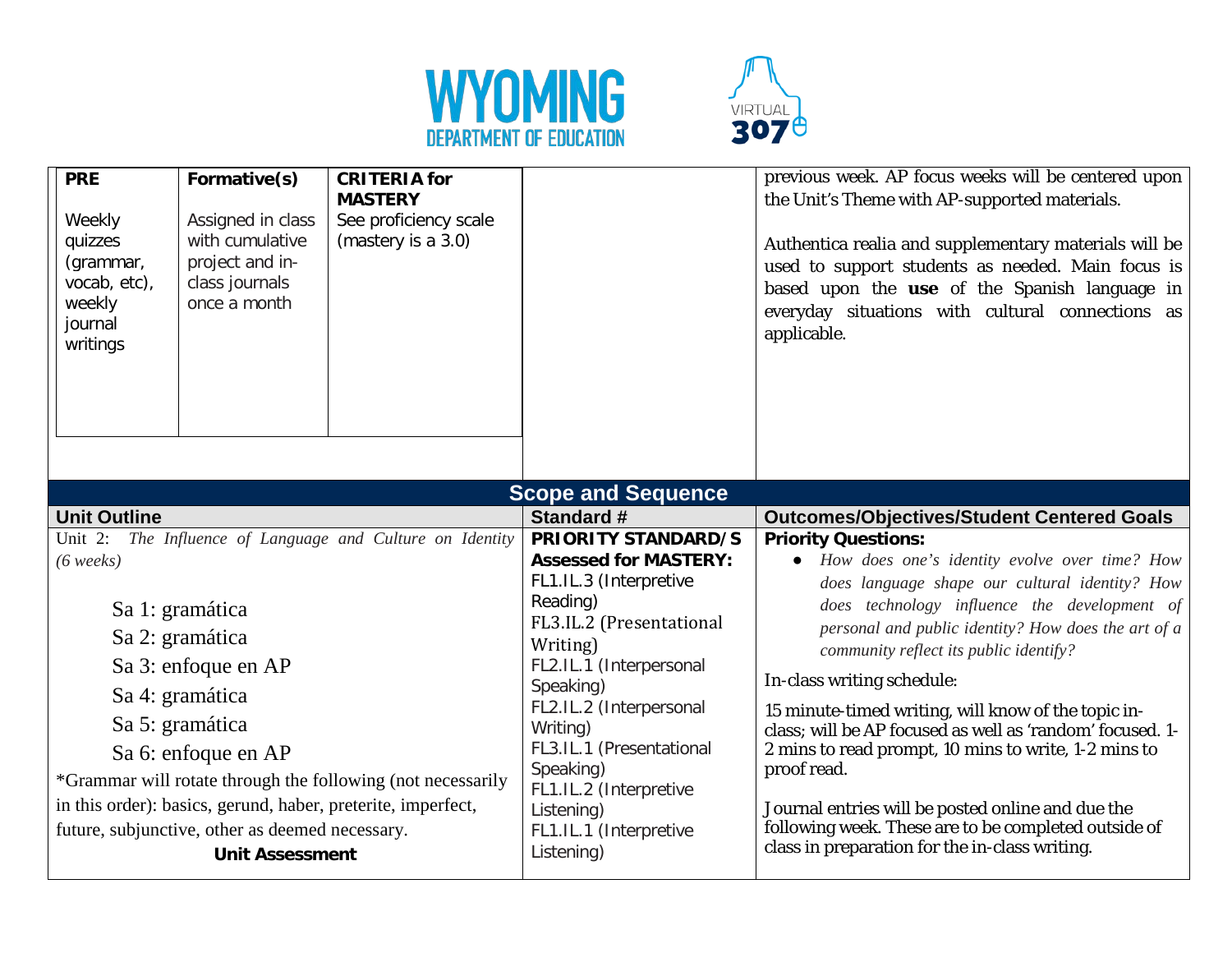



| <b>PRE</b><br>Weekly<br>quizzes<br>(grammar,<br>vocab, etc),<br>weekly<br>journal<br>writings | Formative(s)<br>Assigned in class<br>with cumulative<br>project and in-<br>class journals<br>once a month | <b>CRITERIA</b> for<br><b>MASTERY</b><br>See proficiency scale<br>(mastery is a 3.0) |                                      | Quizzes will be based upon the grammar of the<br>previous week. AP focus weeks will be centered upon<br>the Unit's Theme with AP-supported materials.<br>Authentica realia and supplementary materials will be<br>used to support students as needed. Main focus is<br>based upon the use of the Spanish language in<br>everyday situations with cultural connections as<br>applicable. |
|-----------------------------------------------------------------------------------------------|-----------------------------------------------------------------------------------------------------------|--------------------------------------------------------------------------------------|--------------------------------------|-----------------------------------------------------------------------------------------------------------------------------------------------------------------------------------------------------------------------------------------------------------------------------------------------------------------------------------------------------------------------------------------|
|                                                                                               |                                                                                                           |                                                                                      | <b>Scope and Sequence</b>            |                                                                                                                                                                                                                                                                                                                                                                                         |
| <b>Unit Outline</b>                                                                           |                                                                                                           |                                                                                      | <b>Standard #</b>                    | <b>Outcomes/Objectives/Student Centered Goals</b>                                                                                                                                                                                                                                                                                                                                       |
|                                                                                               | Unit 3: Influences of Beauty and Art (6 weeks)                                                            |                                                                                      | <b>PRIORITY STANDARD/S</b>           | <b>Priority Questions:</b>                                                                                                                                                                                                                                                                                                                                                              |
|                                                                                               |                                                                                                           |                                                                                      | <b>Assessed for MASTERY:</b>         | • How do ideals of beauty and aesthetics influence                                                                                                                                                                                                                                                                                                                                      |
| Sa 1: gramática                                                                               |                                                                                                           |                                                                                      | FL1.IL.3 (Interpretive               | daily life? How does art both challenge and reflect                                                                                                                                                                                                                                                                                                                                     |
|                                                                                               |                                                                                                           |                                                                                      | Reading)                             | cultural perspectives? How do communities value                                                                                                                                                                                                                                                                                                                                         |
| Sa 2: gramática                                                                               |                                                                                                           |                                                                                      | FL3.IL.2 (Presentational             | beauty and art? How is art used to record history?                                                                                                                                                                                                                                                                                                                                      |
|                                                                                               | Sa 3: enfoque en AP                                                                                       |                                                                                      | Writing)                             | In-class writing schedule:                                                                                                                                                                                                                                                                                                                                                              |
|                                                                                               | Sa 4: gramática                                                                                           |                                                                                      | FL2.IL.1 (Interpersonal              | 15 minute-timed writing, will know of the topic in-                                                                                                                                                                                                                                                                                                                                     |
|                                                                                               | Sa 5: gramática                                                                                           |                                                                                      | Speaking)<br>FL2.IL.2 (Interpersonal | class; will be AP focused as well as 'random' focused. 1-                                                                                                                                                                                                                                                                                                                               |
|                                                                                               |                                                                                                           |                                                                                      | Writing)                             | 2 mins to read prompt, 10 mins to write, 1-2 mins to                                                                                                                                                                                                                                                                                                                                    |
| Sa 6: enfoque en AP                                                                           |                                                                                                           |                                                                                      | FL3.IL.1 (Presentational             | proof read.                                                                                                                                                                                                                                                                                                                                                                             |
| *Grammar will rotate through the following (not necessarily                                   |                                                                                                           |                                                                                      | Speaking)                            | Journal entries will be posted online and due the                                                                                                                                                                                                                                                                                                                                       |
| in this order): basics, gerund, haber, preterite, imperfect,                                  |                                                                                                           |                                                                                      | FL1.IL.2 (Interpretive               | following week. These are to be completed outside of                                                                                                                                                                                                                                                                                                                                    |
| future, subjunctive, other as deemed necessary.                                               |                                                                                                           |                                                                                      | Listening)                           | class in preparation for the in-class writing.                                                                                                                                                                                                                                                                                                                                          |
| <b>Unit Assessment</b>                                                                        |                                                                                                           | FL1.IL.1 (Interpretive                                                               |                                      |                                                                                                                                                                                                                                                                                                                                                                                         |
|                                                                                               |                                                                                                           |                                                                                      | Listening)                           | Quizzes will be based upon the grammar of the                                                                                                                                                                                                                                                                                                                                           |
|                                                                                               |                                                                                                           |                                                                                      |                                      | previous week. AP focus weeks will be centered upon                                                                                                                                                                                                                                                                                                                                     |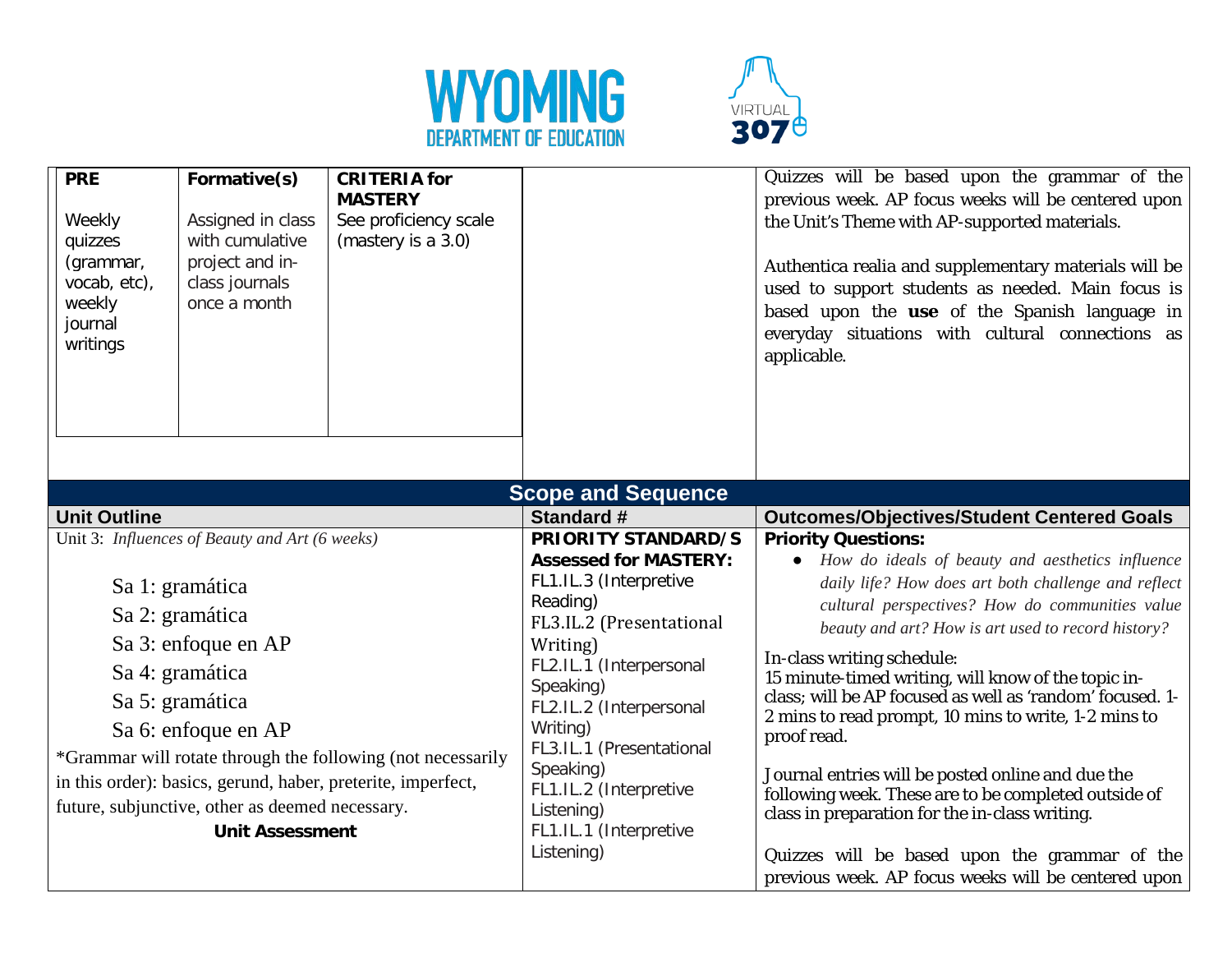



| <b>PRE</b><br>Weekly<br>quizzes<br>(grammar,<br>vocab, etc),<br>weekly<br>journal<br>writings | Formative(s)<br>Assigned in class<br>with cumulative<br>project and in-<br>class journals<br>once a month | <b>CRITERIA</b> for<br><b>MASTERY</b><br>See proficiency scale<br>(mastery is a 3.0) |                                                      | the Unit's Theme with AP-supported materials.<br>Authentica realia and supplementary materials will be<br>used to support students as needed. Main focus is<br>based upon the use of the Spanish language in<br>everyday situations with cultural connections as<br>applicable. |
|-----------------------------------------------------------------------------------------------|-----------------------------------------------------------------------------------------------------------|--------------------------------------------------------------------------------------|------------------------------------------------------|---------------------------------------------------------------------------------------------------------------------------------------------------------------------------------------------------------------------------------------------------------------------------------|
|                                                                                               |                                                                                                           |                                                                                      | <b>Scope and Sequence</b>                            |                                                                                                                                                                                                                                                                                 |
| <b>Unit Outline</b>                                                                           |                                                                                                           |                                                                                      | <b>Standard #</b>                                    | <b>Outcomes/Objectives/Student Centered Goals</b>                                                                                                                                                                                                                               |
|                                                                                               | Unit 4: How Science and Technology Affect Our Lives                                                       |                                                                                      | <b>PRIORITY STANDARD/S</b>                           | <b>Priority Questions:</b>                                                                                                                                                                                                                                                      |
| $(6 \text{ weeks})$                                                                           |                                                                                                           |                                                                                      | <b>Assessed for MASTERY:</b>                         | What factors drive innovation and discovery in the                                                                                                                                                                                                                              |
|                                                                                               |                                                                                                           |                                                                                      | FL1.IL.3 (Interpretive                               | fields of science and technology? What role do                                                                                                                                                                                                                                  |
|                                                                                               | Sa 1: gramática                                                                                           |                                                                                      | Reading)<br>FL3.IL.2 (Presentational                 | ethics play in scientific advancement? What are the                                                                                                                                                                                                                             |
| Sa 2: gramática                                                                               |                                                                                                           | Writing)                                                                             | social consequences of scientific or technological   |                                                                                                                                                                                                                                                                                 |
| Sa 3: enfoque en AP                                                                           |                                                                                                           | FL2.IL.1 (Interpersonal                                                              | advancements?                                        |                                                                                                                                                                                                                                                                                 |
|                                                                                               |                                                                                                           | Speaking)                                                                            | In-class writing schedule:                           |                                                                                                                                                                                                                                                                                 |
|                                                                                               | Sa 4: gramática                                                                                           |                                                                                      | FL2.IL.2 (Interpersonal                              | 15 minute-timed writing, will know of the topic in-                                                                                                                                                                                                                             |
|                                                                                               | Sa 5: gramática                                                                                           |                                                                                      | Writing)                                             | class; will be AP focused as well as 'random' focused. 1-                                                                                                                                                                                                                       |
| Sa 6: enfoque en AP                                                                           |                                                                                                           |                                                                                      | FL3.IL.1 (Presentational                             | 2 mins to read prompt, 10 mins to write, 1-2 mins to                                                                                                                                                                                                                            |
| *Grammar will rotate through the following (not necessarily                                   |                                                                                                           |                                                                                      | Speaking)<br>FL1.IL.2 (Interpretive                  | proof read.                                                                                                                                                                                                                                                                     |
| in this order): basics, gerund, haber, preterite, imperfect,                                  |                                                                                                           |                                                                                      | Listening)                                           | Journal entries will be posted online and due the                                                                                                                                                                                                                               |
| future, subjunctive, other as deemed necessary.                                               |                                                                                                           | FL1.IL.1 (Interpretive                                                               | following week. These are to be completed outside of |                                                                                                                                                                                                                                                                                 |
| <b>Unit Assessment</b>                                                                        |                                                                                                           | Listening)                                                                           | class in preparation for the in-class writing.       |                                                                                                                                                                                                                                                                                 |
|                                                                                               |                                                                                                           |                                                                                      |                                                      | Quizzes will be based upon the grammar of the<br>previous week. AP focus weeks will be centered upon                                                                                                                                                                            |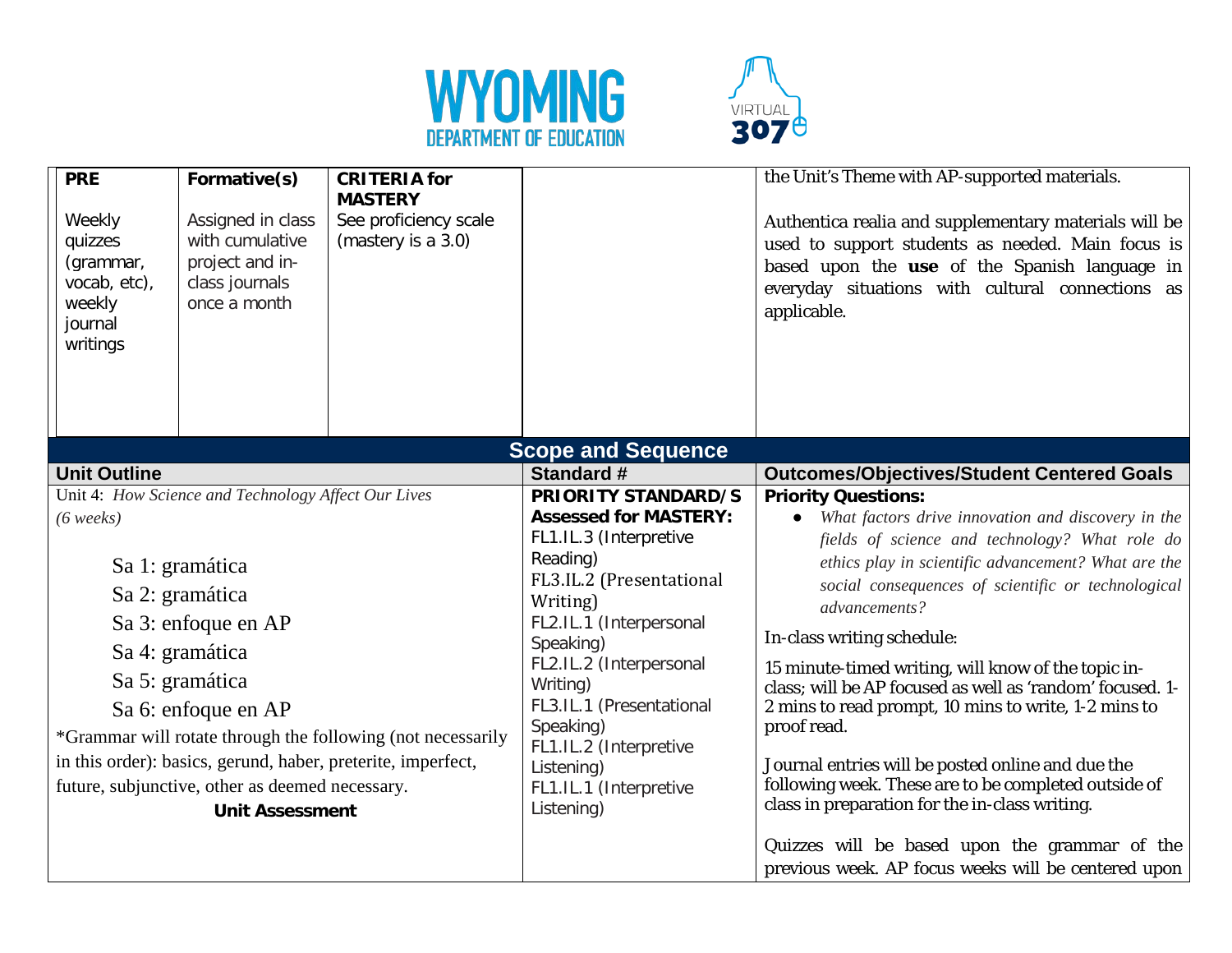



| <b>PRE</b>                                                                      | Formative(s)                                                                              | <b>CRITERIA</b> for<br><b>MASTERY</b>       | the Unit's Theme with AP-supported materials.                                                                                                                                                                                  |
|---------------------------------------------------------------------------------|-------------------------------------------------------------------------------------------|---------------------------------------------|--------------------------------------------------------------------------------------------------------------------------------------------------------------------------------------------------------------------------------|
| Weekly<br>quizzes<br>(grammar,<br>vocab, etc),<br>weekly<br>journal<br>writings | Assigned in class<br>with cumulative<br>project and in-<br>class journals<br>once a month | See proficiency scale<br>(mastery is a 3.0) | Authentica realia and supplementary materials will be<br>used to support students as needed. Main focus is<br>based upon the use of the Spanish language in<br>everyday situations with cultural connections as<br>applicable. |
|                                                                                 |                                                                                           |                                             |                                                                                                                                                                                                                                |

| <b>Scope and Sequence</b>                                                                                                                                                                                                                                                                                                                                             |                                                                                                                                                                                                                                                                                                          |                                                                                                                                                                                                                                                                                                                                                                                                                                                                                                                                                                                            |  |  |
|-----------------------------------------------------------------------------------------------------------------------------------------------------------------------------------------------------------------------------------------------------------------------------------------------------------------------------------------------------------------------|----------------------------------------------------------------------------------------------------------------------------------------------------------------------------------------------------------------------------------------------------------------------------------------------------------|--------------------------------------------------------------------------------------------------------------------------------------------------------------------------------------------------------------------------------------------------------------------------------------------------------------------------------------------------------------------------------------------------------------------------------------------------------------------------------------------------------------------------------------------------------------------------------------------|--|--|
| <b>Unit Outline</b>                                                                                                                                                                                                                                                                                                                                                   | Standard #                                                                                                                                                                                                                                                                                               | <b>Outcomes/Objectives/Student Centered Goals</b>                                                                                                                                                                                                                                                                                                                                                                                                                                                                                                                                          |  |  |
| Unit 5: Factors That Impact the Quality of Life (6 weeks)<br>Sa 1: gramática<br>Sa 2: gramática<br>Sa 3: enfoque en AP<br>Sa 4: gramática<br>Sa 5: gramática<br>Sa 6: enfoque en AP<br>*Grammar will rotate through the following (not necessarily<br>in this order): basics, gerund, haber, preterite, imperfect,<br>future, subjunctive, other as deemed necessary. | <b>PRIORITY STANDARD/S</b><br><b>Assessed for MASTERY:</b><br>FL1.IL.3 (Interpretive<br>Reading)<br>FL3.IL.2 (Presentational<br>Writing)<br>FL2.IL.1 (Interpersonal<br>Speaking)<br>FL2.IL.2 (Interpersonal<br>Writing)<br>FL3.IL.1 (Presentational<br>Speaking)<br>FL1.IL.2 (Interpretive<br>Listening) | <b>Priority Questions:</b><br>How do aspects of everyday life influence and relate<br>to the quality of life? How does where one live<br>impact the quality of life? What influences one's<br>interpretation and perceptions of the quality of life?<br>In-class writing schedule:<br>15 minute-timed writing, will know of the topic in-<br>class; will be AP focused as well as 'random' focused. 1-<br>2 mins to read prompt, 10 mins to write, 1-2 mins to<br>proof read.<br>Journal entries will be posted online and due the<br>following week. These are to be completed outside of |  |  |
| <b>Unit Assessment</b>                                                                                                                                                                                                                                                                                                                                                | FL1.IL.1 (Interpretive                                                                                                                                                                                                                                                                                   | class in preparation for the in-class writing.                                                                                                                                                                                                                                                                                                                                                                                                                                                                                                                                             |  |  |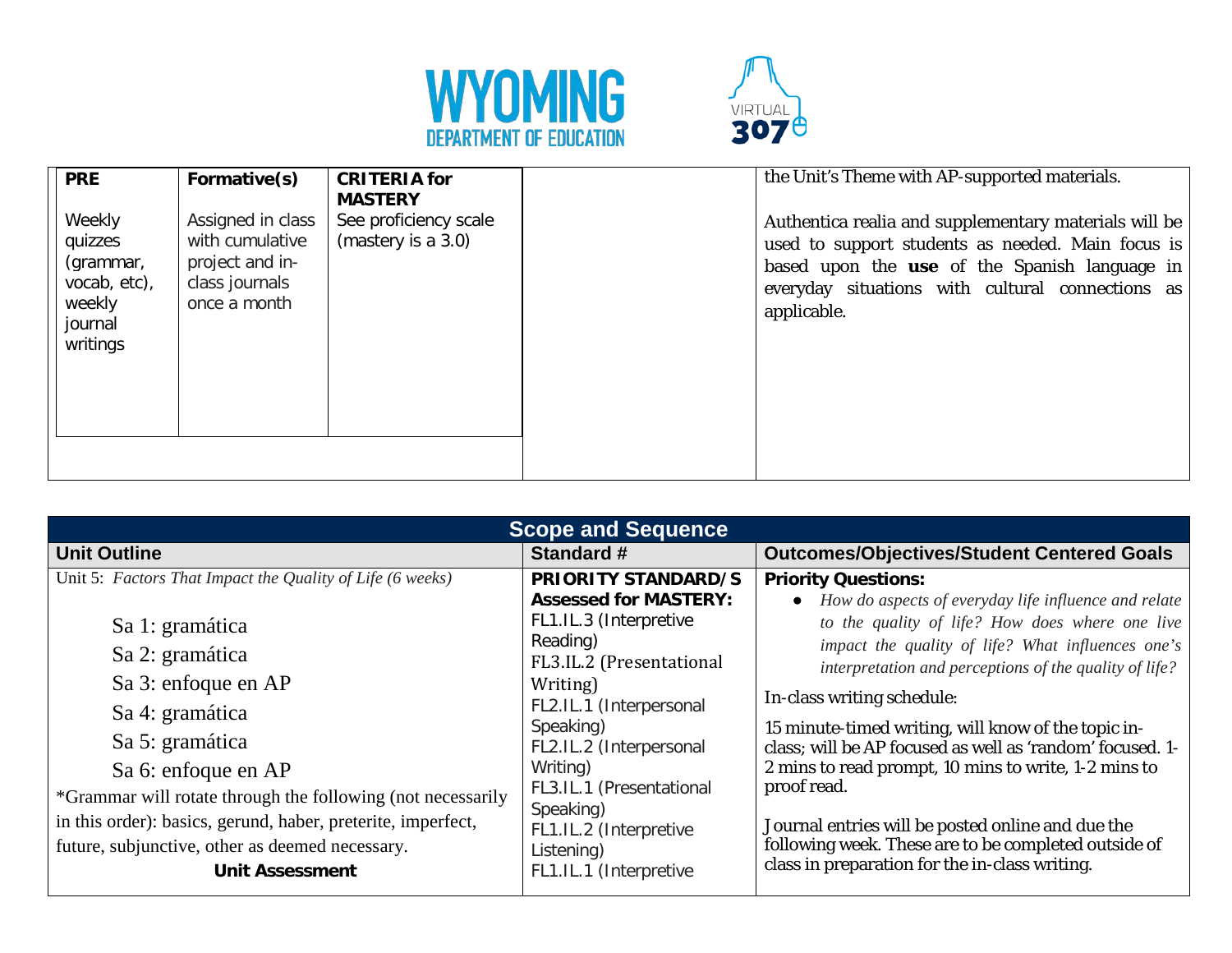



| <b>PRE</b>                                                 | Formative(s)                                      | <b>CRITERIA for</b><br><b>MASTERY</b>       | Listening) | Quizzes will be based upon the grammar of the<br>previous week. AP focus weeks will be centered upon                                                                                                                                  |
|------------------------------------------------------------|---------------------------------------------------|---------------------------------------------|------------|---------------------------------------------------------------------------------------------------------------------------------------------------------------------------------------------------------------------------------------|
| Weekly<br>quizzes                                          | Assigned in class<br>with cumulative              | See proficiency scale<br>(mastery is a 3.0) |            | the Unit's Theme with AP-supported materials.                                                                                                                                                                                         |
| (grammar,<br>vocab, etc),<br>weekly<br>journal<br>writings | project and in-<br>class journals<br>once a month |                                             |            | Authentica realia and supplementary materials will be<br>used to support students as needed. Main focus is<br>based upon the <b>use</b> of the Spanish language in<br>everyday situations with cultural connections as<br>applicable. |

|                     | <b>Scope and Sequence</b> |                                                   |
|---------------------|---------------------------|---------------------------------------------------|
| <b>Unit Outline</b> | <b>Standard #</b>         | <b>Outcomes/Objectives/Student Centered Goals</b> |